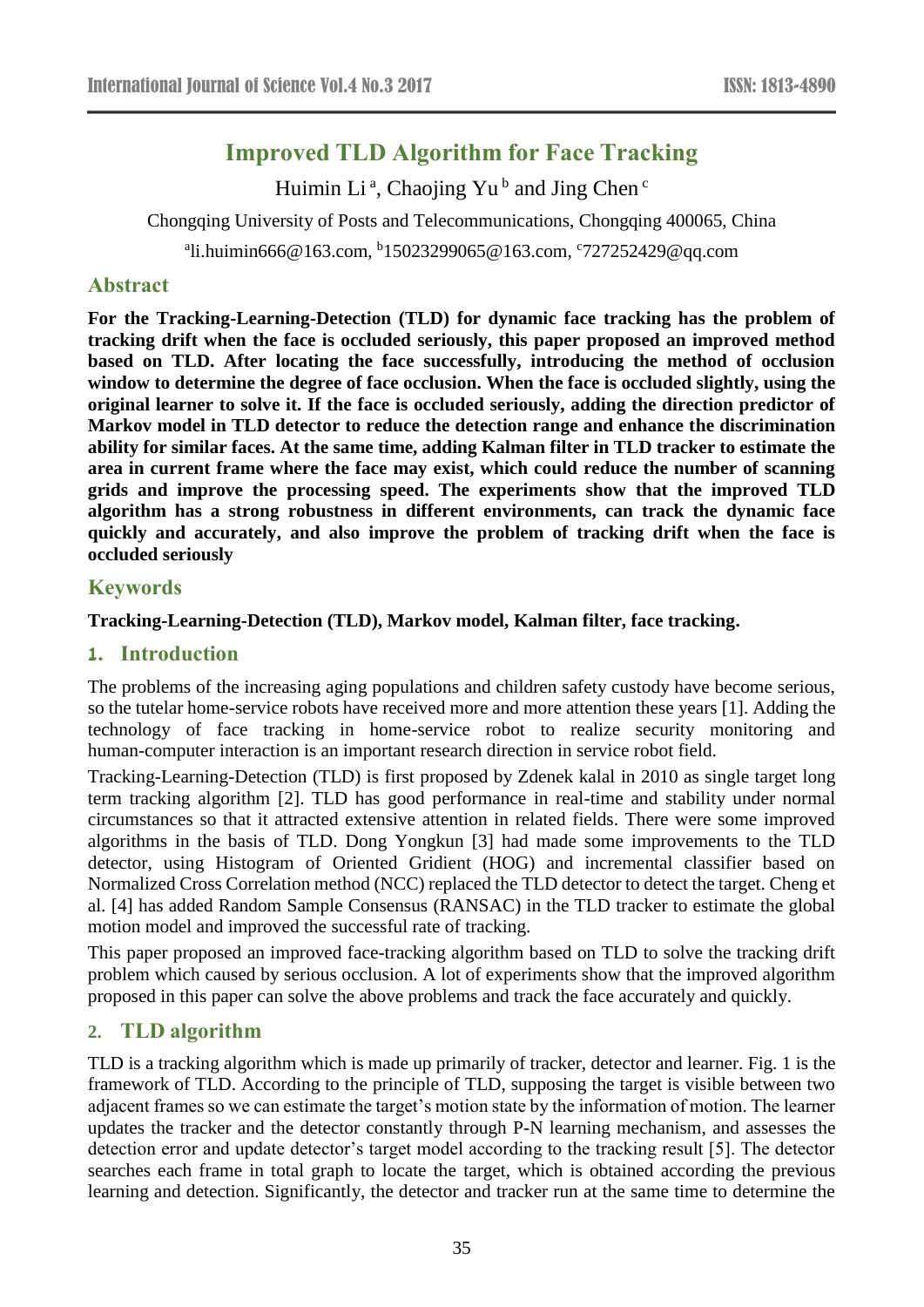location of the target. To verify the accuracy of the target information, the data obtained from detector and tracker is fed back to the learner [6-7].



Fig.1 The framework of original TLD algorithm

### **3. Tracking face based on improved TLD**

When the face is occluded, it is easy to have tracking drift problem for original TLD algorithm. So an improved method based on TLD would be introduced to solve this problem. To determine the degree of occlusion of the face, Occlusion Window is proposed. And then Markov prediction model [8-9] and Kalman filter [10] are added in TLD detector and tracker to deal with different occlusion situations. The operation procedure of the improved TLD tracking algorithm is exhibited in Fig. 2.



Fig.2 the flowchart of tracking face based on improved TLD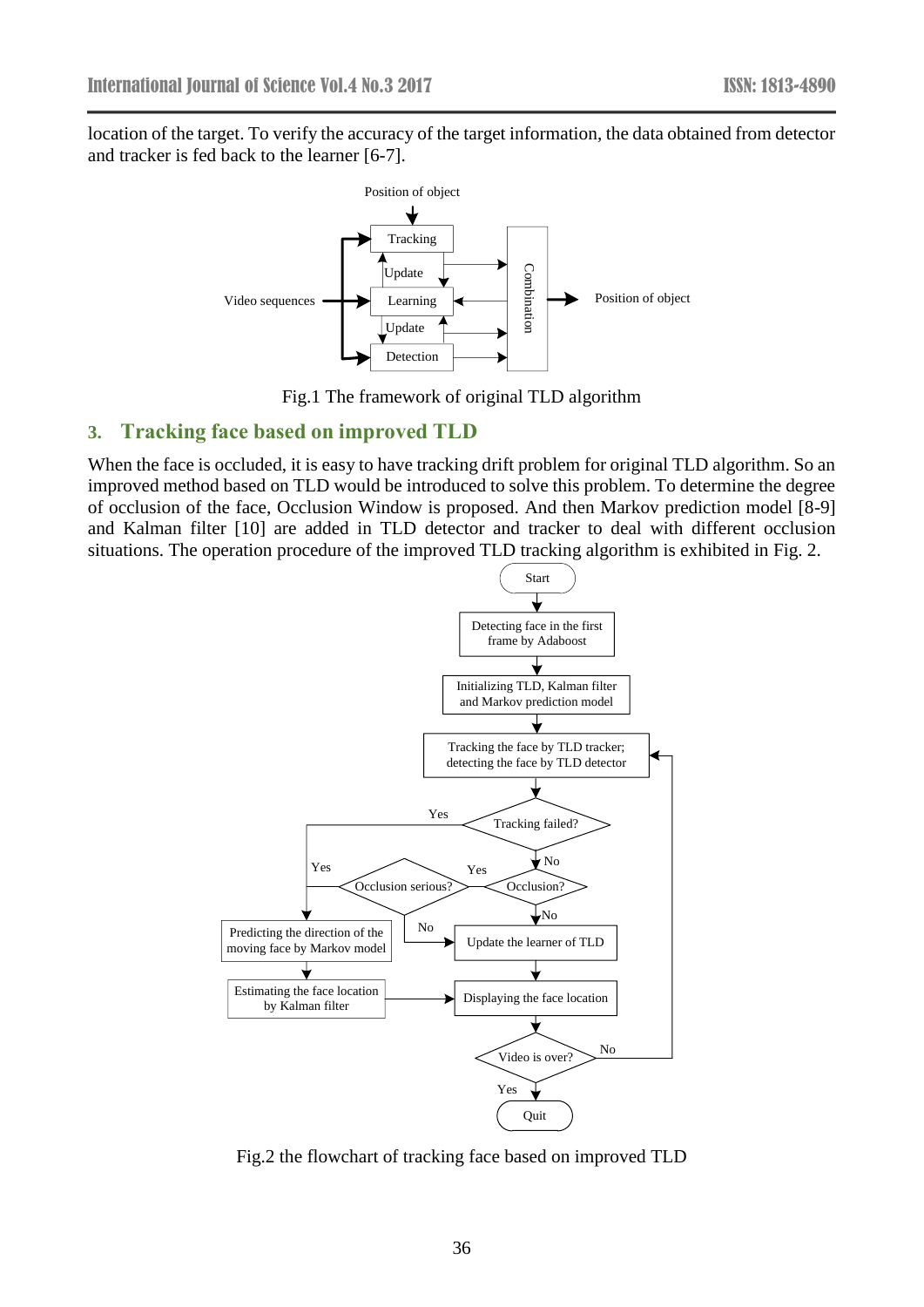### **3.1 The determination of the occlusion degree of the face**

The setting method of Occlusion Window is showed in the Fig. 3, which represent the situations that objects occluding face enter the window form horizontal and vertical direction. In the two pictures, yellow bold rectangles are tracking windows, and blue serif rectangles are Occlusion Windows introduced in this paper. The red lines in the middle of Occlusion Windows divide windows into two symmetrical parts of the A and A`.



Fig.3 The settings of the occlusion window

While the occluded objects entering from different directions and occluding the faces, color histograms will be calculated corresponding the upper-down parts. And the normalization results are marked  $T(k,t)$ , which represents the histograms of tracking windows and Occlusion Windows. We suppose that the occluded objects enter Occlusion Window from the A side in the  $t-1$  th frame and enter tracking window in the t th frame to start to occlude the face. The similarity of the histograms of A and A<sup>\*</sup>'s tracking window and Occlusion Windows can be calculated at the  $t-1$ <sup>th</sup> and  $t$  th frame by using Bhattacharyya coefficient. The calculation formulas are showed as (1), (2), (3).

$$
\rho_{TR_1(k,t)} = \sum \sqrt{T(k,t) \cdot R(k,t)}
$$
\n(1)

$$
\rho_{TR_2(k,t)} = \sum \sqrt{T(k,t) \cdot R(k,t-1)}
$$
\n(2)

$$
\rho_{TR_3(k,t)} = \sum \sqrt{T(k,t) \cdot T(k,t-1)}
$$
\n(3)

As shown above, it corresponds A or A` part when *k* equals -1 or 1. When *k* equals -1,  $\rho_{TR_1(k,t)}$  denotes the similarity of the histogram of A's tracking window and occlusion window at *t*;  $\rho_{TR_2(k,t)}$  denotes

the similarity of the histogram of A's tracking window and occlusion window at *t* and  $t-1$ .  $P_{TR_3(k,t)}$ denotes the similarity of the histograms of A 's tracking window at *t* time and A 's tracking window at  $t-1$ . Correspondingly, the tracking window and Occlusion Window represent the part of A' when  $k$ equals 1.

$$
\rho_{TR_1(k,t)} < \rho_{TR_2(k,t)} \tag{4}
$$

$$
\rho_{TR_3(k,t)} \leq (0.5 \leq \lambda \leq 0.7) \tag{5}
$$

We define when Eq. (4) is satisfied only, the face is occluded lightly; when Eq. (4) and Eq. (5) are both satisfied, the face is occluded badly. In order to improve the robustness of the occlusion judgment, we will repeat at continuous 10 frames to determine whether it meat these formulas.

### **3.2 The prediction of face-motion direction by Markov model**

It is possible to appear some similar faces in the target area and overlapped each other on the move. In this situation, it is hard for the original TLD to track the correct face because of its poor resolution with similar faces. To solve this problem, we add Markov model in the TLD detector to estimate the motion direction of the face.

The face motion is decomposed into vertical direction and horizontal direction. Take vertical direction for example, we define 1 represents left movement and -1 represent right movement.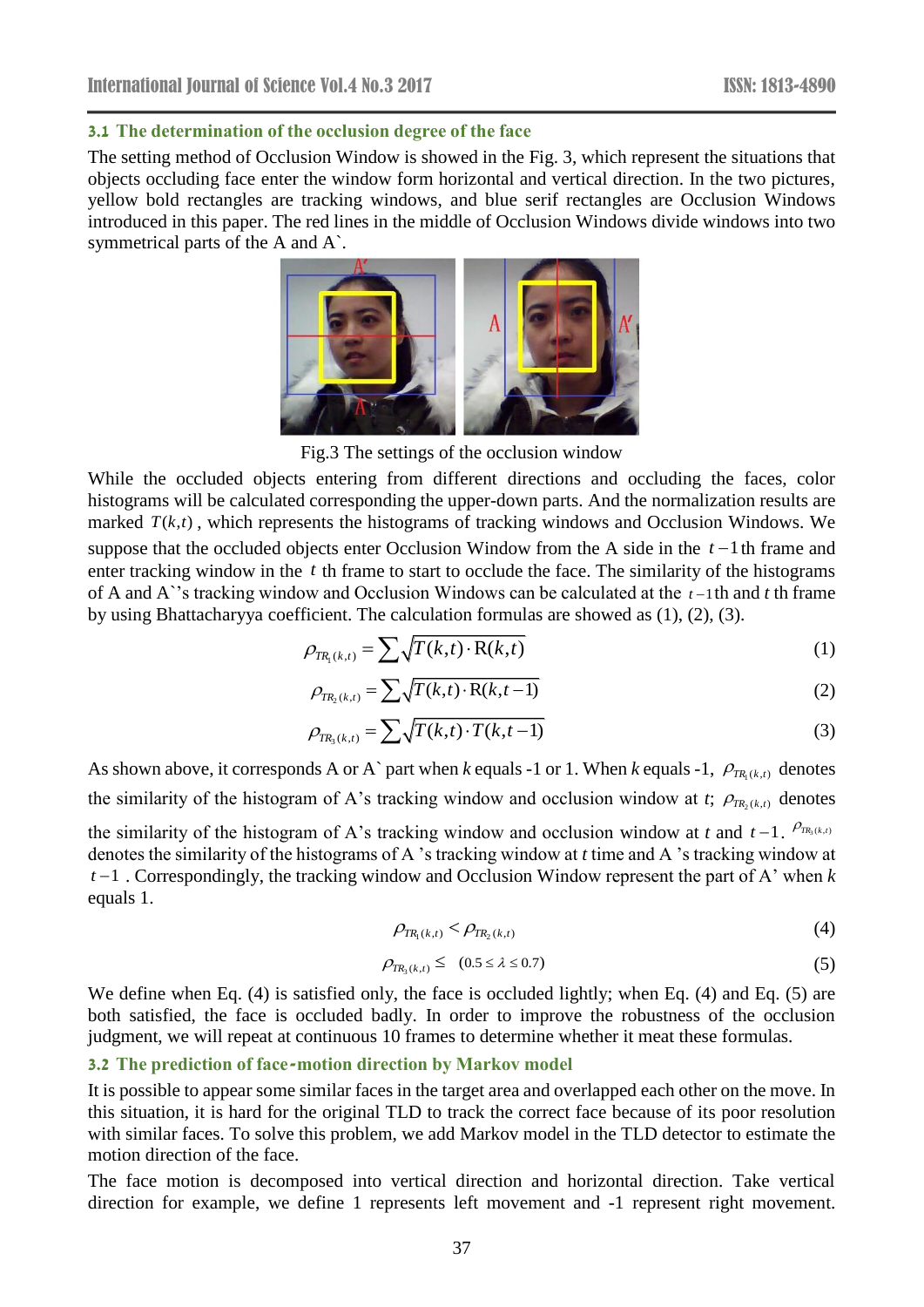According to the direction predictor of Markov model, we suppose the motion state of the face in current frame only have relation with the state transition matrix and the motion state in the previous frame. The state transition matrix at time *t* can be obtained from the Eq. (6)

$$
P_{t} = \begin{bmatrix} p(s_{t+1} = -1 | s_{t} = -1) & p(s_{t+1} = -1 | s_{t} = 1) \\ p(s_{t+1} = 1 | s_{t} = -1) & p(s_{t+1} = 1 | s_{t} = 1) \end{bmatrix}
$$
(6)

 $s<sub>t</sub>$  denotes the motion state of the face at t time. By means of the state transition matrix and motion state of the face at t time, the motion state of the face at time t+1 can be estimated by Eq. (7):

$$
\begin{bmatrix} p(s_{t+1} = -1) \\ p(s_{t+1} = 1) \end{bmatrix} = P_t \begin{bmatrix} p(s_t = -1) \\ p(s_t = 1) \end{bmatrix}
$$
 (7)

In the formula,  $p(s_t = -1)$  represents the probability of the face moving left at t time and  $p(s_t = -1)$ represents the probability of the face moving right at t time. At t time, if the face move left,  $p(s_t = -1) = 1$ . Else the result equals 0. At t time,  $p(s_t = -1) = 0.5$  if the face dose not move. The state transition matrix can be calculated by the Eq. (8) according to the face motion state.

$$
P_{t} = \begin{bmatrix} p(s_{t+1} = -1 | s_{t} = -1) = \frac{n_{1,1}}{n_{1}} & p(s_{t+1} = -1 | s_{t} = 1) = \frac{n_{1,1}}{n_{1}} \\ p(s_{t+1} = 1 | s_{t} = -1) = \frac{n_{1,1}}{n_{1}} & p(s_{t+1} = 1 | s_{t} = 1) = \frac{n_{1,1}}{n_{1}} \end{bmatrix}
$$
(8)

Where,  $n_{-1}(n_1)$  denotes the number of the frames while the face moving left (right) during  $0 \sim t$  time.  $n_{-1,-1}$  ( $n_{1,1}$ ) represents the number of the frames while the face moving left (right) both in the current and the previous frame during  $0 \sim t$  time.  $n_{-1,-1}$  ( $n_{1,1}$ ) represent the number of the frames while the face moves left (right) in current frame but moving right (left) in previous frame. In this paper, the difference of the center position of the face in the vertical between adjacent frames is calculated to estimate the face's moving direction.

On the basis of the Markov model, we can estimate the direction of the face moving in the current frame. According to the actual position in the last frame, the detection area of the face in the current frame can be obtained. And those faces which appear in this detected area meet the conditions of Markov model. So we can exclude the interference and overlapping problem of other faces. Fig. 4 represents that Markov predicted the movement direction of face. In this picture, the position of the face in the previous frame is represented by the yellow rectangle. And by the use of the Markov model, we can forecast the face has a tendency to move to the right in the current frame. So on the right side of the red thread is the part which is sent to the TLD detector. Conversely the left part is no longer sent to the TLD detector. So we can narrow the detection area.



Fig.4 Markov predicted the movement direction of face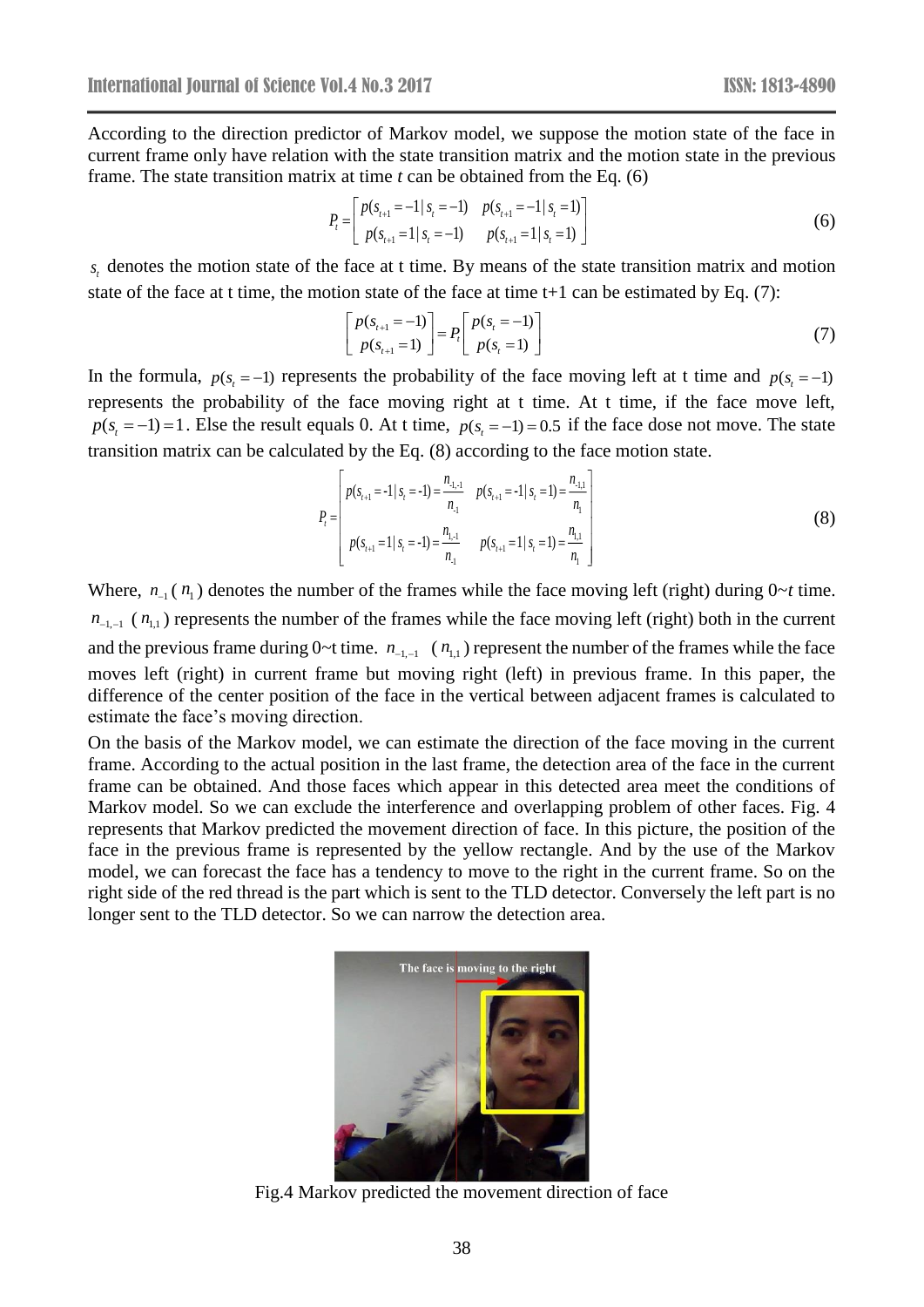#### **3.3 The estimation to the face location by Kalman filter**

When the state of the face satisfies Eq. (4), we determine it as slight occlusion and send it to the TLD learner. When it satisfies both Eq. (4) and Eq. (5), we determine it as serious occlusion and add Kalman filter in TLD tracker to predict the position of the face in the current frame. With these operations, the search area can be narrowed, and the processing time can be depressed.

The central position of the face in each frame is obtained to construct the Kalman filter's observation matrix and state matrix, which are showed in Eq. (9) and Eq. (10):

$$
O_k = \begin{bmatrix} c_x & c_y \end{bmatrix}^T \tag{9}
$$

$$
S_k = \begin{bmatrix} c_x & c_y & s_x & s_y \end{bmatrix}^T
$$
 (10)

In these formulas,  $c_x$ ,  $c_y$  denote the coordinate components of the face center in horizontal and vertical positions.  $s_x$ ,  $s_y$  denote the speed of the moving face in horizontal and vertical direction. We suppose the face moving at a constant velocity between two adjacent frames because the adjacent frames are very closed. And its state transition matrix and observation matrix are showed as Eq. (11):<br>  $\begin{bmatrix} 1 & 0 & t & 0 \end{bmatrix}$ 

$$
A_{k,k-1} = \begin{bmatrix} 1 & 0 & t & 0 \\ 0 & 1 & 0 & t \\ 0 & 1 & 1 & 0 \\ 0 & 0 & 0 & 1 \end{bmatrix}, H_k = \begin{bmatrix} 1 & 0 & 0 & 0 \\ 0 & 1 & 0 & 0 \end{bmatrix}
$$
(11)

Where, *t* denotes interval time between two adjacent frames.

The original TLD tracker needs to scan all the sub-windows in the image which may contain human faces to determine the position of the face. It is not efficient for the original TLD because it has not limit the search scope, which caused the sub scanning grids too much to reduce efficiency. To improve this problem, the Kalman filter is added into TLD tracker to predict the possible position of the face in current frame, reduce the number of scanning grids. Steps of the improved TLD proposed in this paper are elaborated as follows:

**Step 1** Predict the central position of the face in current frame by using Kalman filter;

**Step 2** A big rectangle, centering on this position, whose ratio of length to width is same with the face window in previous frame and its area is 6 times as much as the face window in previous frame, is defined as Search Scope(S-Scope). And S-Scope is the area where the face may appear in current frame.

**Step 3** Send the sub-windows to TLD tracker, which are intersected with S-Scope, to determine if the face exists.

Fig. 5 represents the scanning grids are reduced by the use of Kalman filter. In this picture, the blue thick rectangular frame is the area which is obtained by Kalman filter and the face may appear in. We will send the rectangle 1, 3 intersected or contained by the blue rectangle to TLD detector. As opposed to rectangle 2, 4, 5. So we can reduce the number of scanning grids of TLD.



Fig.5 Kalman reduces the number of child windows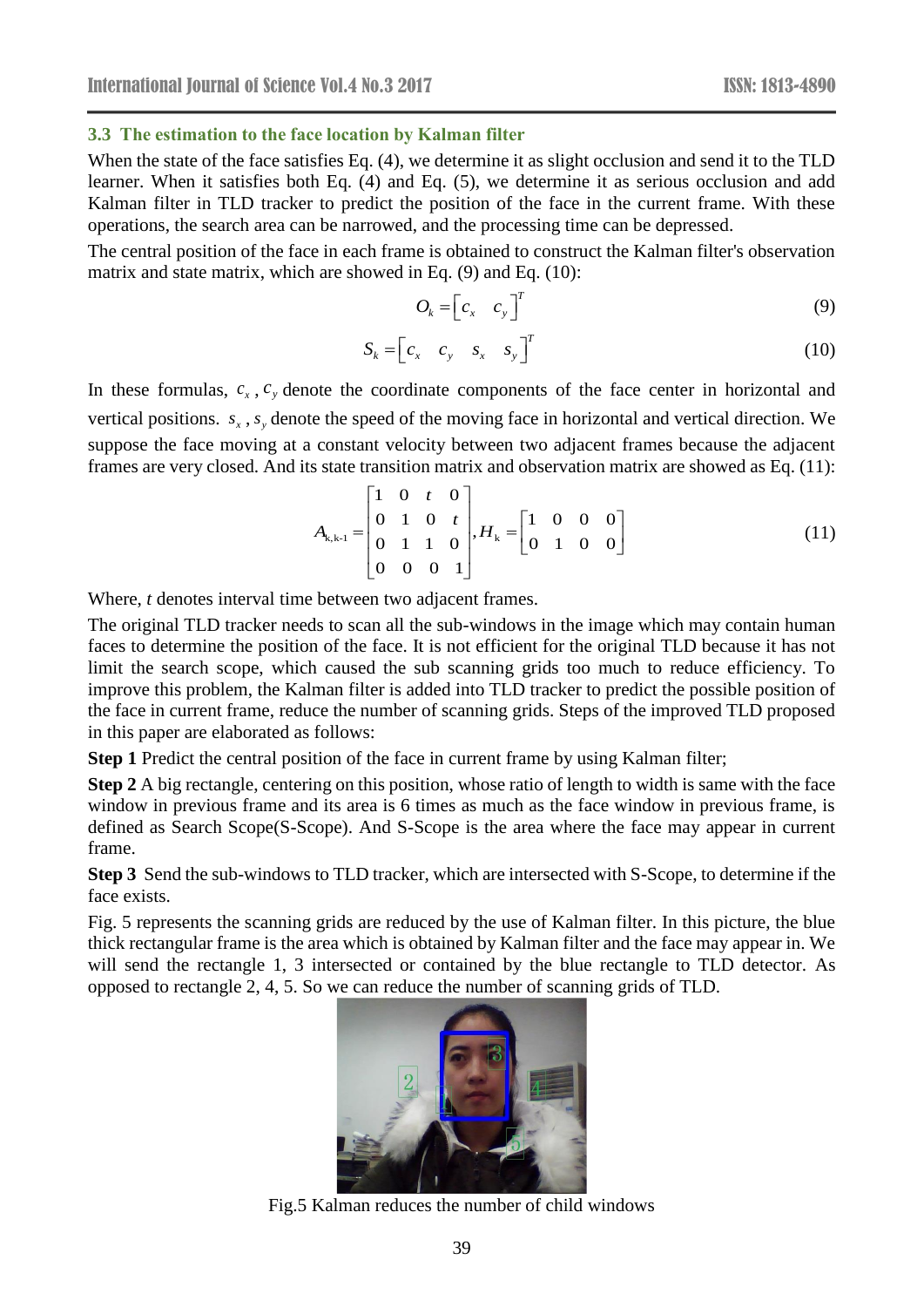## **4. The experiment results and analysis**

### **4.1 Robustness test**

In order to verify the robustness and effectiveness of the proposed algorithm in different experimental environment, 3 methods are used to compare the proposed algorithm, including the original TLD algorithm, the TLD algorithm joining the Markov direction predictor only(M-TLD), the TLD algorithm joining the Kalman filter only(K-TLD), the improve TLD algorithm proposed in this paper (Imp-TLD).

The experiments are finished in 4 different environments as shown as Fig. 6. Label 1 represents normal illumination with simple background. Label 2 shows poor illumination with simple background. Label 3 shows normal illumination with complex background. And label 4 shows poor illumination with complex background. As shown below, table 1 denotes the number of frames containing faces in 4 cases and table 2 denotes the experimental by using 4 different algorithms in the four different environments.



Fig.6 Experimental environments Table 1. The frames of the video images (frames)

| Environment                        | Total frames | Face is occluded or disappear | Normal face |  |  |  |  |  |
|------------------------------------|--------------|-------------------------------|-------------|--|--|--|--|--|
|                                    | 313          |                               | 313         |  |  |  |  |  |
|                                    | 310          |                               | 291         |  |  |  |  |  |
|                                    |              | 23                            | 288         |  |  |  |  |  |
|                                    | 305          |                               | 274         |  |  |  |  |  |
| Table 2. Test results of the video |              |                               |             |  |  |  |  |  |

| Number | The frames tracking Correctly |       |       | Frame rate (frames/s) |        |        |        |         |
|--------|-------------------------------|-------|-------|-----------------------|--------|--------|--------|---------|
|        | TLD                           | M-TLD | K-TLD | Imp-TLD               | TLD    | K-TLD  | M-TLD  | Imp-TLD |
|        | 311                           | 310   | 299   | 312                   | 22.132 | 27.035 | 27.703 | 30.663  |
| 2      | 267                           | 266   | 268   | 285                   | 21.693 | 26.303 | 26.685 | 28.807  |
|        | 255                           | 255   | 253   | 279                   | 21.005 | 24.891 | 25.351 | 28.096  |
| 4      | 238                           | 237   | 238   | 262                   | 20.553 | 24.421 | 24.706 | 27.615  |

From table 2 we can see that the results of the 4 algorithms are similar in the normal illumination and simple background environment without occlusion. They all can track the face accurately. Comparatively, the original TLD has the problem of tracking drift in the normal or poor illumination environment with complex background. Under the same environment, M-TLD and K-TLD's successful tracking frames are less than the original TLD because of the reduction of search sub-windows. As for the frame rate, M-TLD and K-TLD have a higher processing speed than the original TLD. Imp-TLD proposed in this paper not only enhances the judgment to similar faces but also narrows the search area by introducing Occlusion Window, Markov prediction model and Kalman filter. So Imp-TLD has better performance than the other three algorithms synthetically. Through the analysis and comparison of the experimental data, we can prove that Imp-TLD is strongly robust to different environments, and it can track to face accurately and fast in the same time.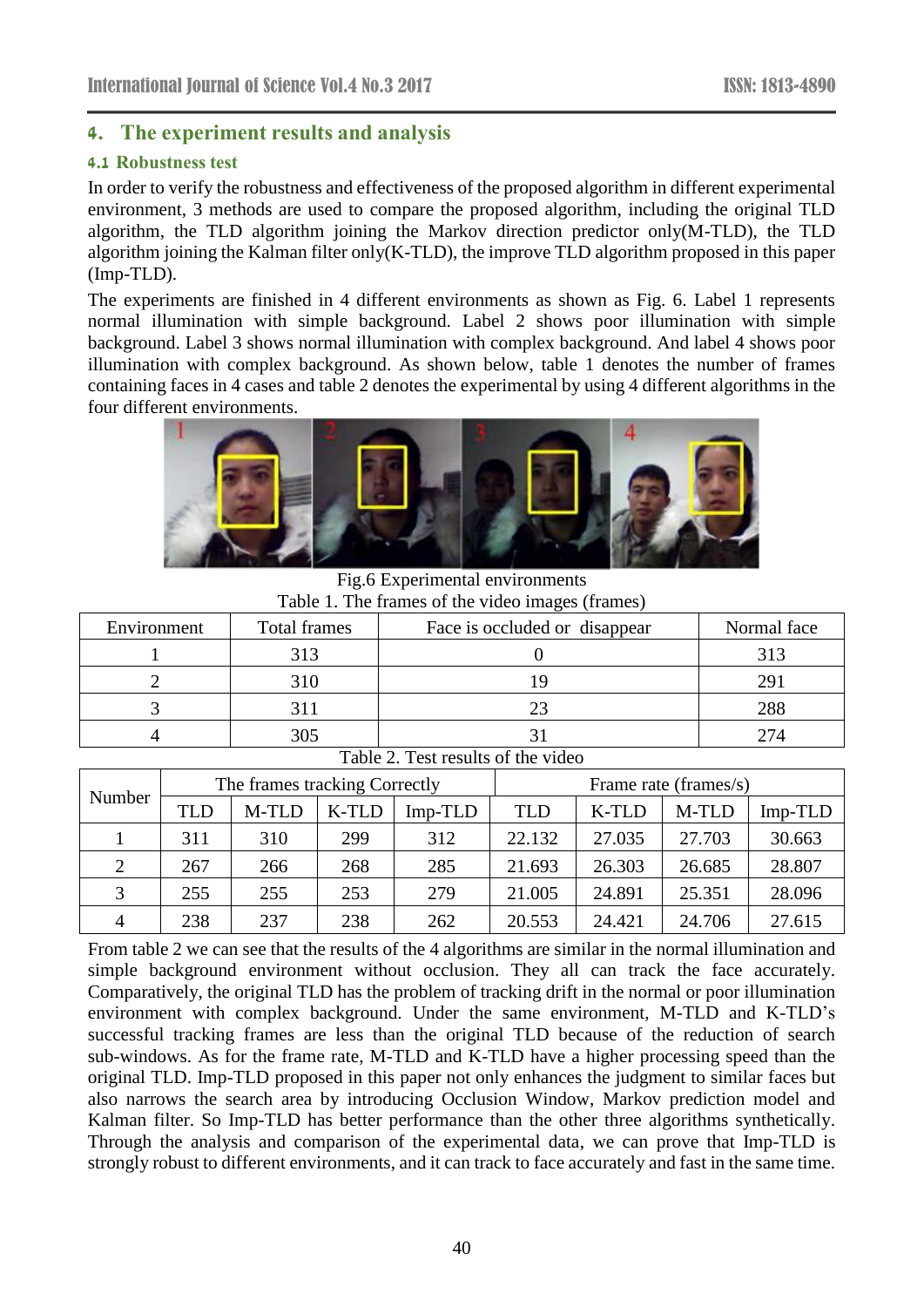### **4.2 Occlusion test**

In this paper, we have conducted occlusion test. Imp-TLD and the original TLD are performed under the complex environment with object interference to. Fig. 7 denotes the test result of the original TLD, and Fig. 8 denotes the result of Imp-TLD. In these figures, (a),(b),(c),(d) represent the face in the situations of no occlusion, slight occlusion, serious occlusion and the face reappearance, respectively.

In the repeated 40 experiments, the results are basically consistent with Fig. 7 and Fig. 8. As the results indicate, when the face is slightly occluded, both the original TLD and Imp-TLD can work successfully because the slightly occluded part is added to original TLD learner as a positive sample. However when the face is occluded seriously, the original TLD is very likely to track the face failed due to the model drifting. On the contrary, because of Markov prediction model added in the TLD detector and Kalman filter added to the TLD tracker. Imp-TLD has better performance in the situation that the face is occluded seriously.



 (a) No occlusion (b) Slight occlusion (c) Serious occlusion (d) the face reappearance Fig.7 Tracking results of original TLD algorithm



(a) No occlusion (b) Slight occlusion (c) Serious occlusion (d) the face reappearance Fig.8 Tracking results of improved TLD algorithm

## **5. Conclusion**

To solve the problem that it is likely to track the face failed when the face is occluded seriously for original TLD, a improved TLD algorithm is proposed for tracking face in this paper. After located the face, the degree of occlusion is evaluated by the Occlusion Window which is introduced in this paper. If the face is slightly occluded, the original TLD processes still. But if the face is occluded seriously, the direction predictor of Markov model is added to narrow search area and strengthen the resolution to similar faces. In the same time, Kalman filter is added in the TLD tracker to estimate the face's position in the next frame and reduce the running time. Through a lot of experiments, it is proved that Imp-TLD can track the face accurately and quickly. At the same time, Imp-TLD has good performance to deal with the tracking drift problem when the face is occluded seriously.

## **Acknowledgements**

This work was supported by the Chongqing Science and Technology Commission (CSTC) (No.  $cstc2015jcyjBX0066$ ).

## **References**

[1] Xu F, Zhang X, Du Z. Home service robot industry development present situation investigation report of our country [J]. Robot Technique and Application, 2009, 02:14-19(in Chinese)